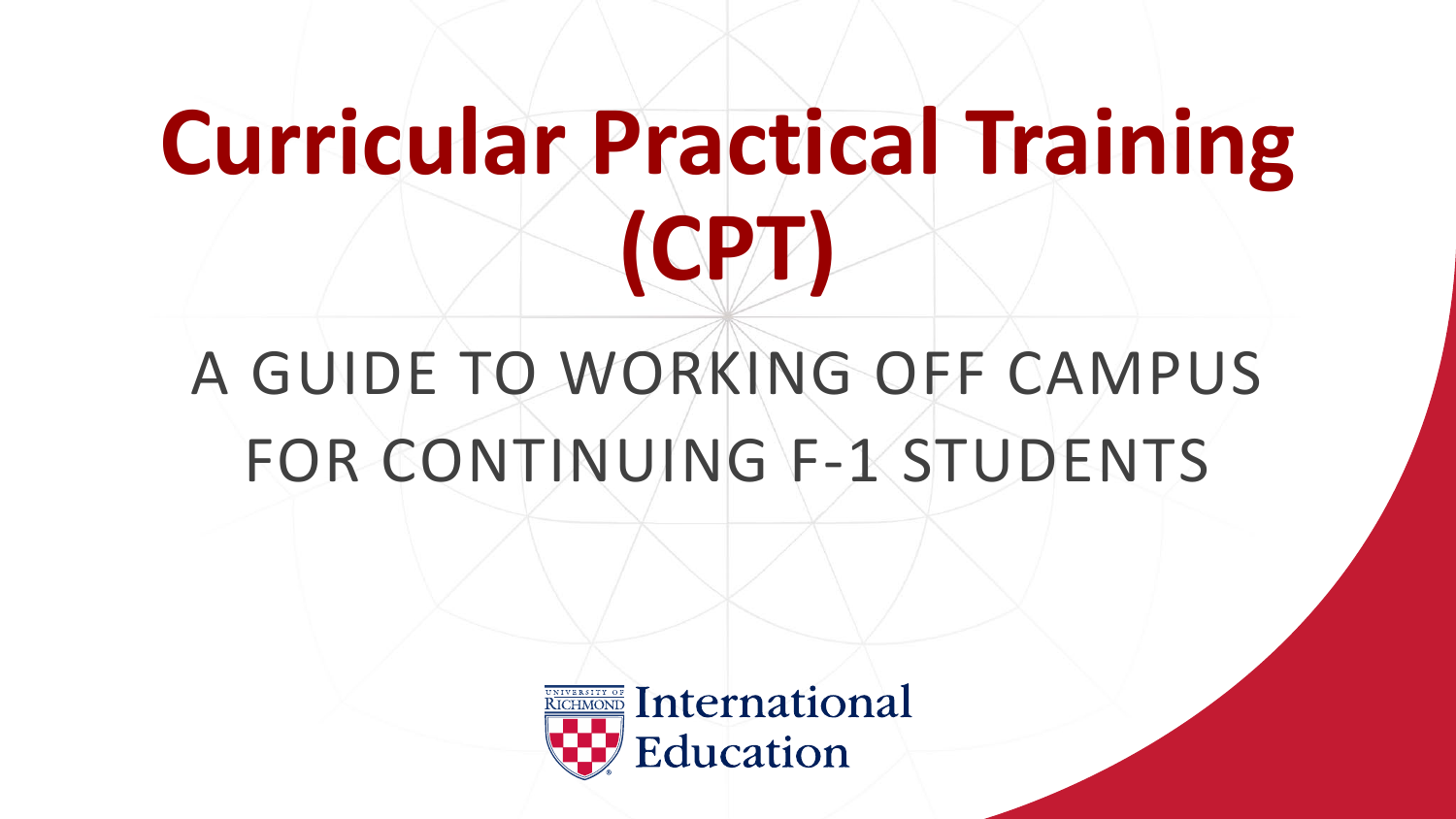# **What is CPT?**

Alternate work/study, internship, cooperation education, or a required internship or practicum offered by sponsoring employers through cooperative agreements with the school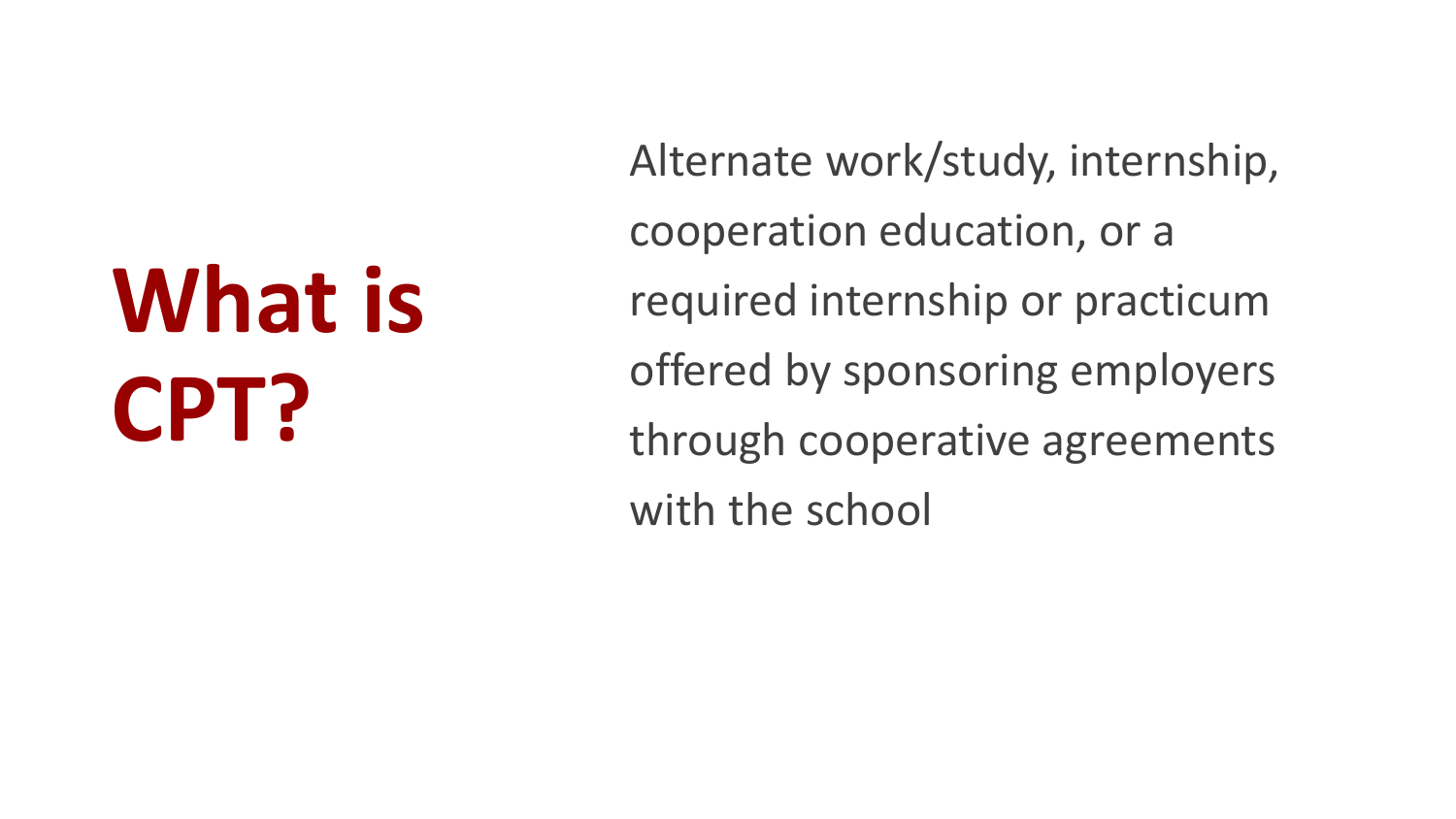### **What kind of work can I do with CPT?**

### *Possible*

- Work that relates to your major
- Paid or unpaid off-campus work anywhere in the U.S., including remote work\*
- Internship or other required work experience for your major
- Work for multiple employers as long as separate CPT authorization is obtained for each employer

\*CPT is required if you will be physically working in the U.S. If you will be physically working outside the U.S., including remote work for a U.S. employer, you do not need CPT.

### *Not possible*

- Work that does not relate to your major
- Long-term, ongoing employment instead of a short-term work experience
- Work for UR after graduation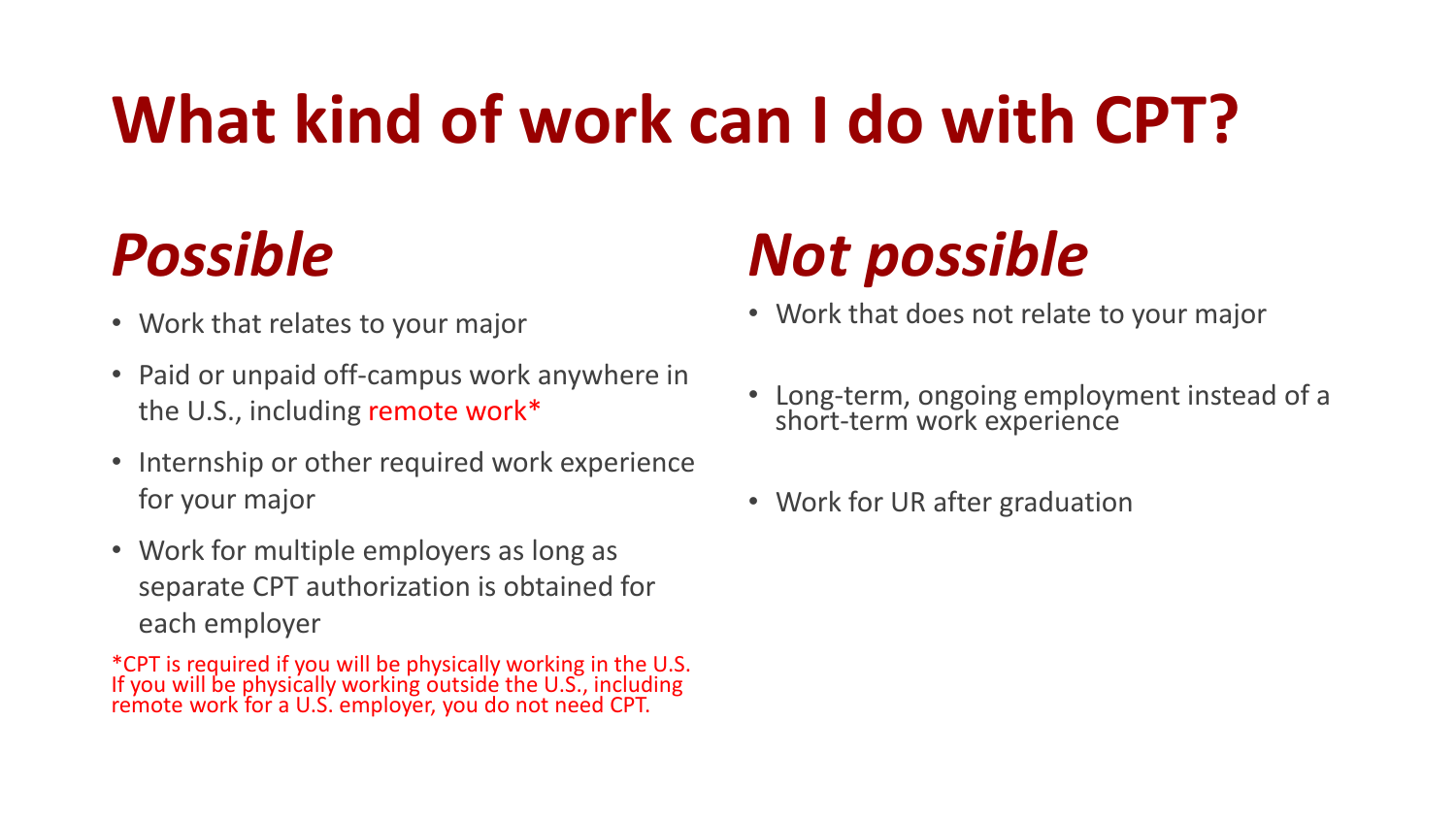# **What is required for CPT?**

- Valid F-1 status and good UR standing at time of application
- **Job offer that relates to your major**
- Continuing student enrolled full-time at UR for current term if CPT is done during semester or enrolled for fall if CPT is done during summer
- F-1 status for at least 1 academic year (9 months) by employment start date EXCEPT graduate students whose programs require a work experience in the 1<sup>st</sup> semester
- F-1 students who spent time at another institution in another non-immigrant status that allows full-time study (e.g. J-1, H-4, etc.) can count this time toward the 1 academic year requirement if there was no break in between programs
- Must receive UR academic credit during employment period unless your major has an internship or experiential learning requirement
- **20 hour per week maximum including other jobs when school is in session; Full-time during school breaks**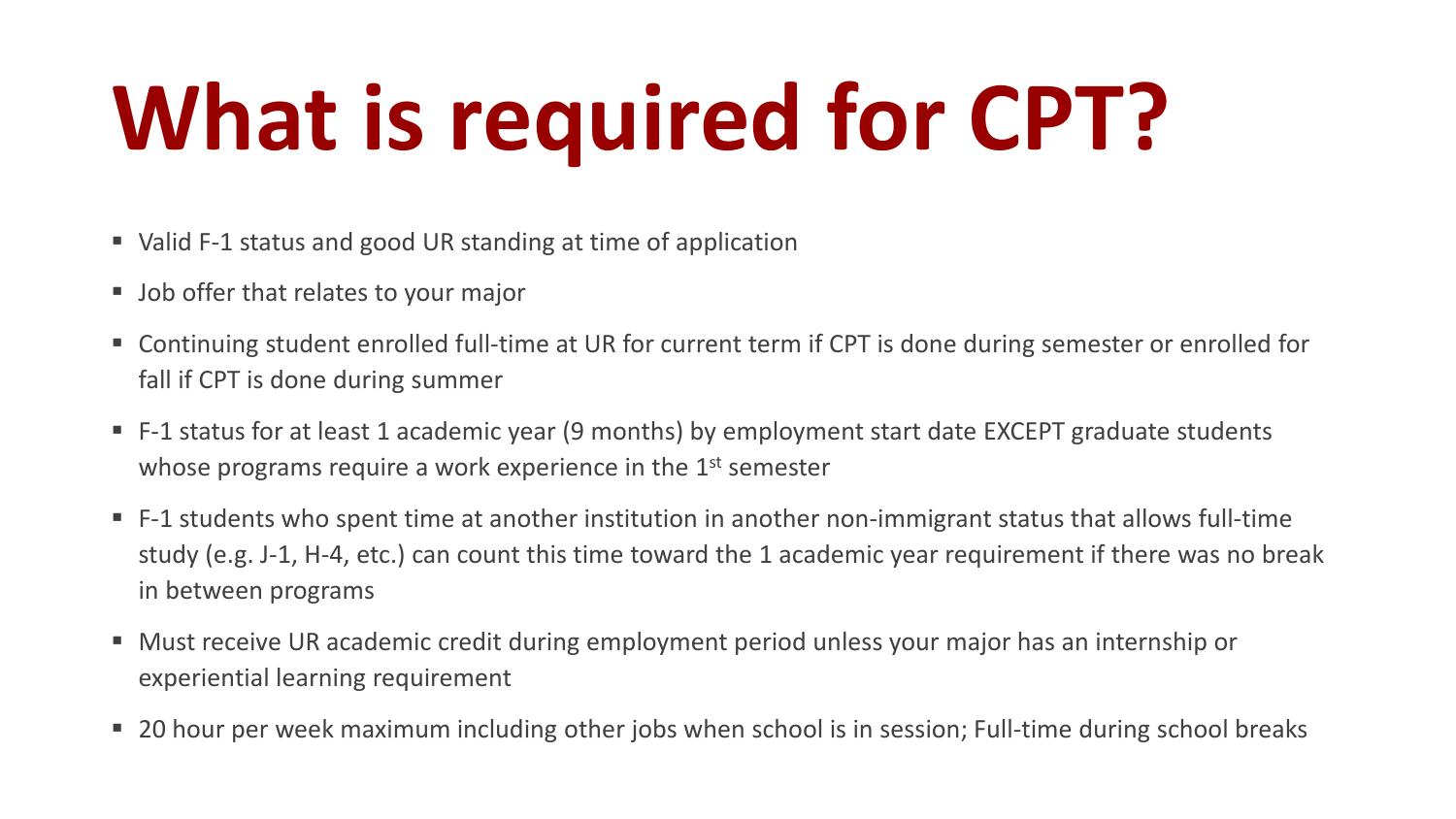# **Applying during COVID-19**

F-1 students who are studying remotely outside the U.S. are eligible for CPT as long as the following conditions are met:

- CPT is integral to the program of study in which the student is enrolled
- CPT is authorized in advance of the employment start date
- The CPT employer has an office outside the U.S. or can assess student engagement and attainment of learning objectives electronically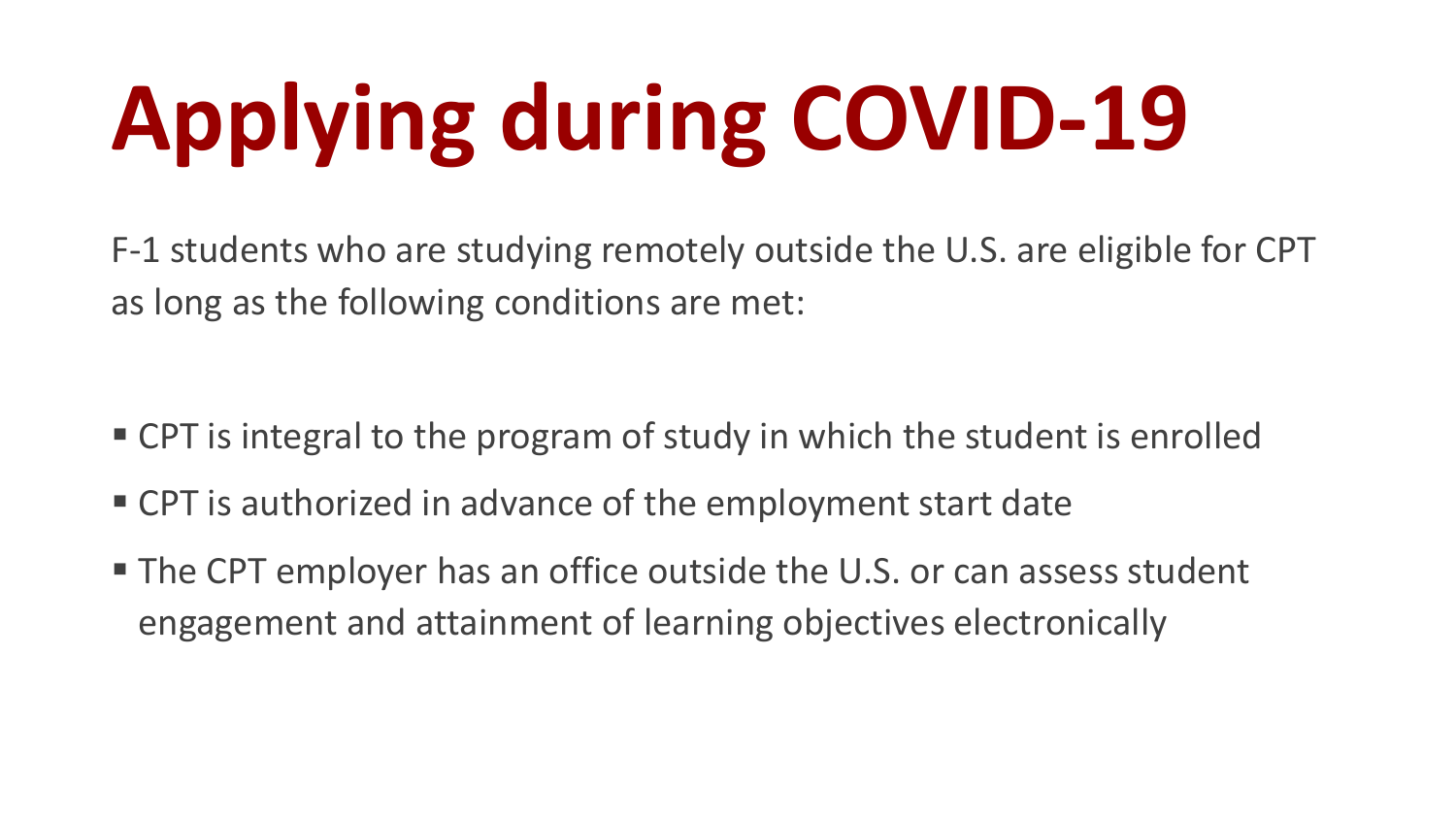## **When can I use CPT?**

- Must be used BEFORE graduation
- Can be authorized for part-time (20 hours or less per week) or full-time (over 20 hours per week)
- Part-time CPT does not count toward 12-month limit that takes away from OPT
- Separate CPT applications must be made for the fall, spring and summer terms if work extends beyond one semester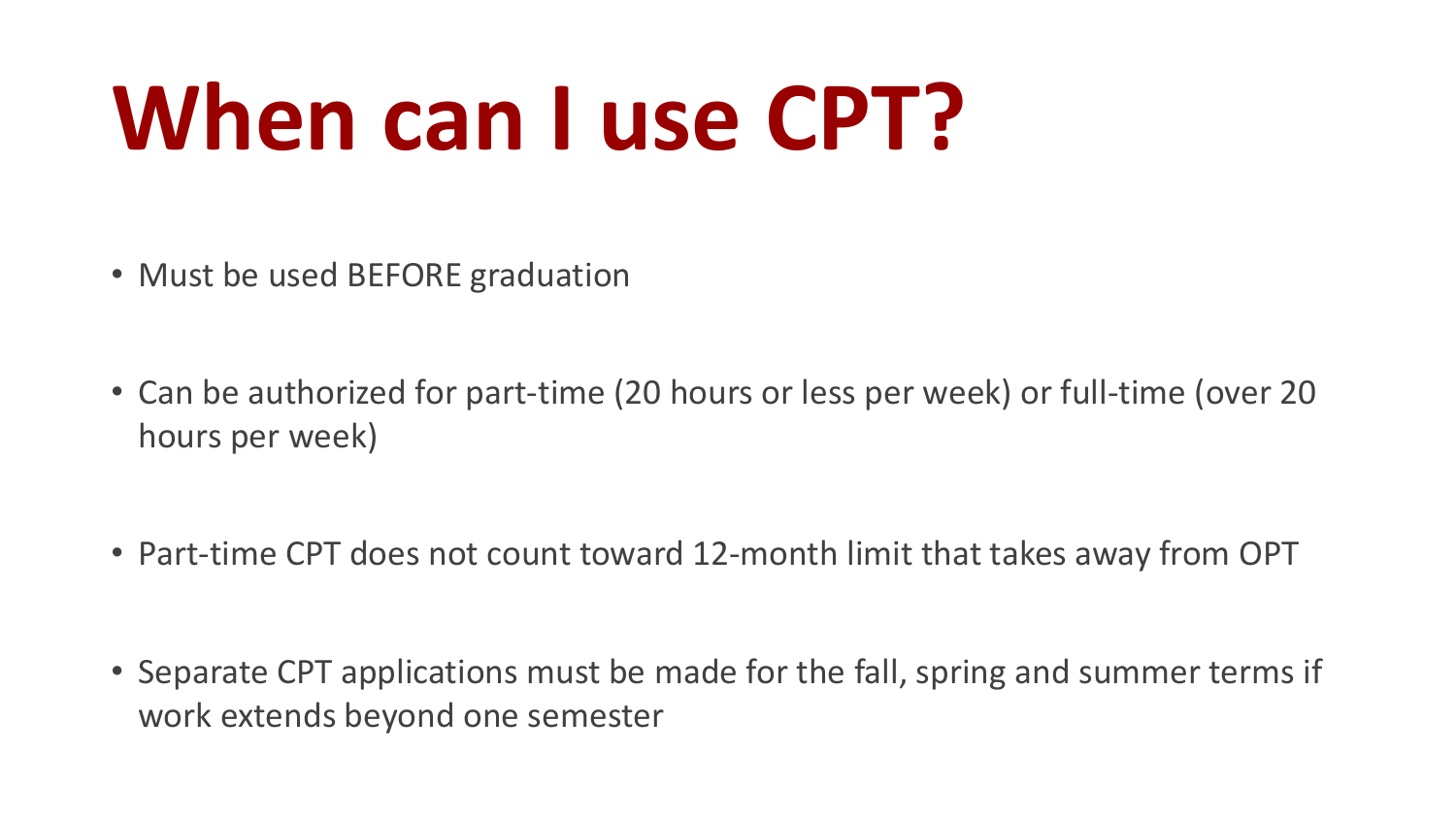### **When does my CPT start and end?**

#### *CPT starts*

• On employment start date of I-20 authorizing CPT

#### *CPT ends*

- On employment end date of I-20 authorizing CPT
- Upon transferring to another institution
- Upon cancelling CPT prior to employment start date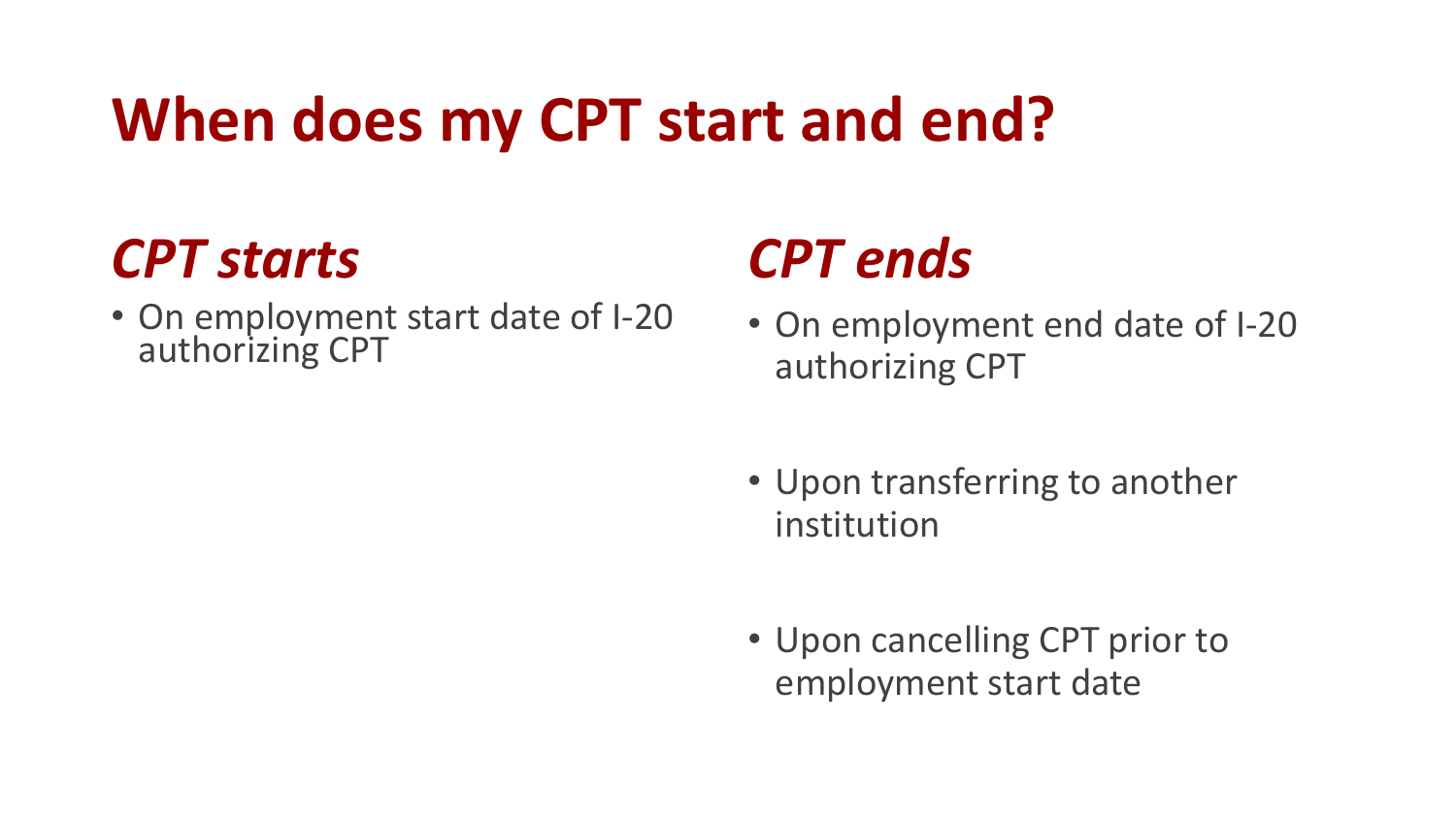# **How long is CPT?**

No maximum; 12 months or more of full-time CPT takes away from **OPT** 

**Eligible for CPT at each higher** educational level

■ Cannot combine CPT periods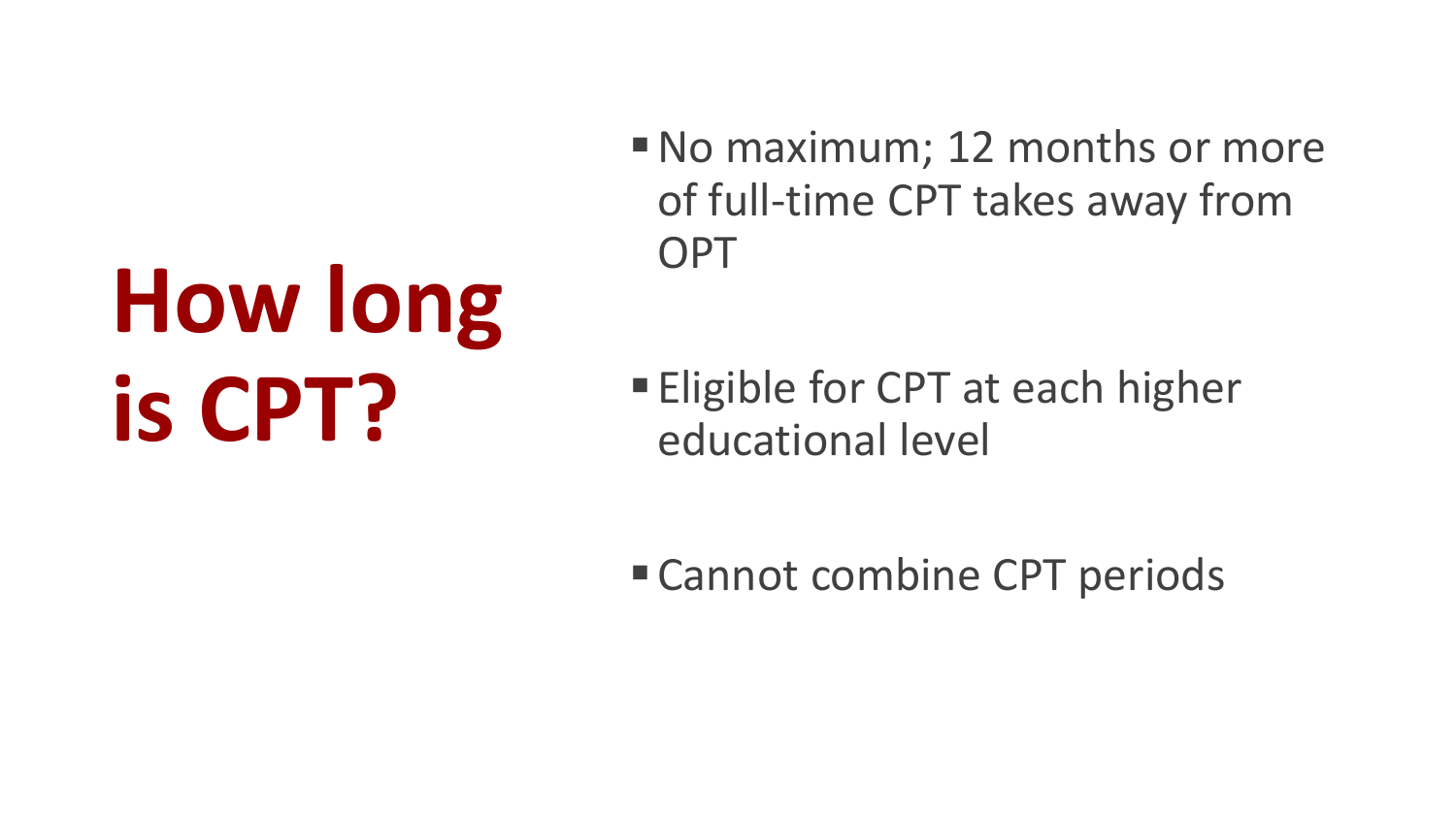## **How do I apply for CPT?**

- Applications MUST be made BEFORE beginning employment! Authorization can only be made on or after the date International Education receives your completed application. You are not permitted to work until you are authorized to do so.
- Completed Student Statement, Employer Statement, and Departmental Recommendation (download from [https://international.richmond.edu/international](https://international.richmond.edu/international-students/stay/employment/index.html)students/stay/employment/index.html)
- If approved, International Education will issue new I-20 authorizing employment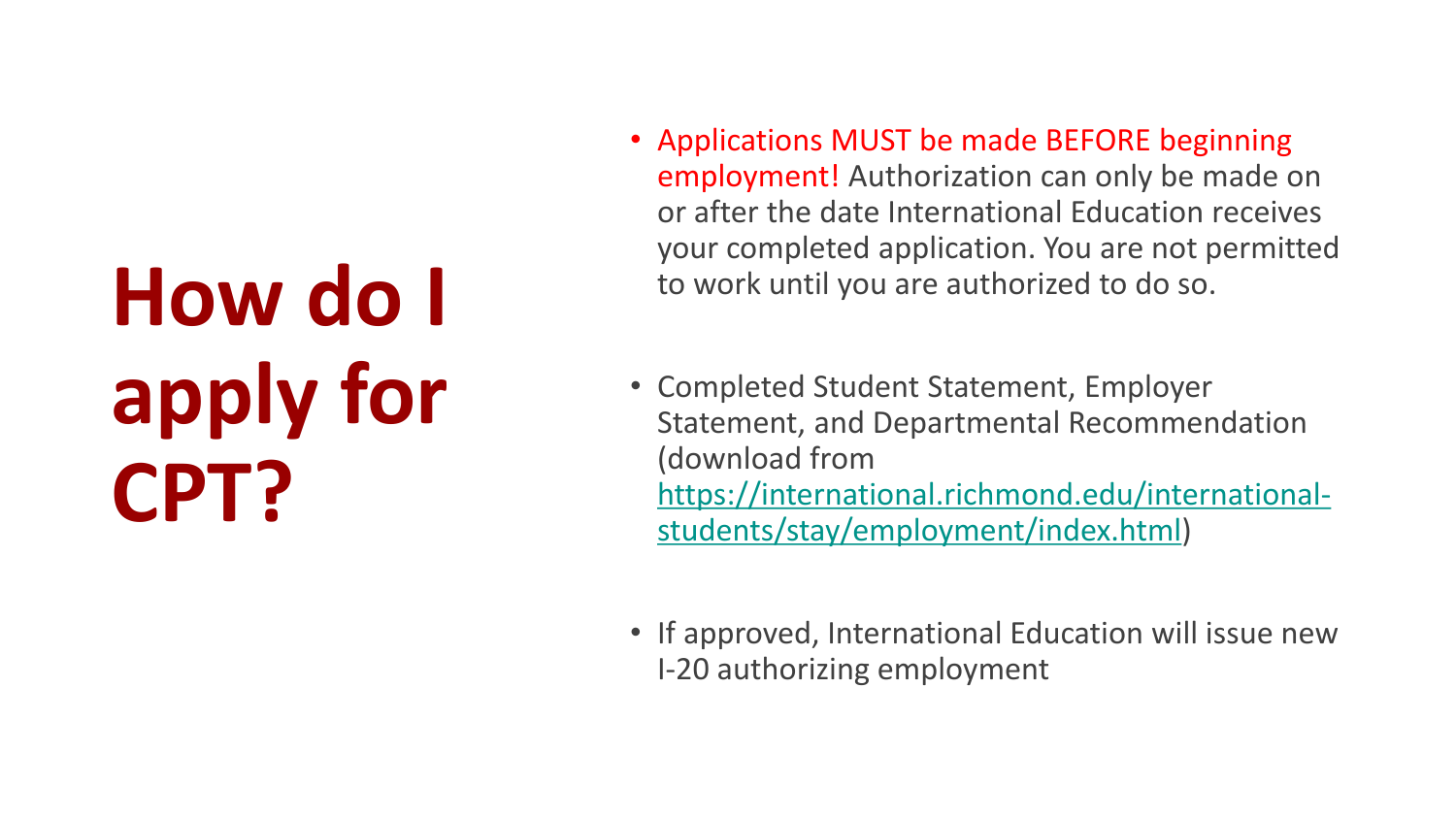### **What are the deadlines to apply for CPT?**

#### *During the semester*

- Anytime until December 1<sup>st</sup> in fall semester or May 1<sup>st</sup> in spring semester
- Please allow up to 5 working days for approval
- International Education will consider applications after the stated deadlines by prior arrangement

#### *During the summer*

• At least 5 business days before employment start date